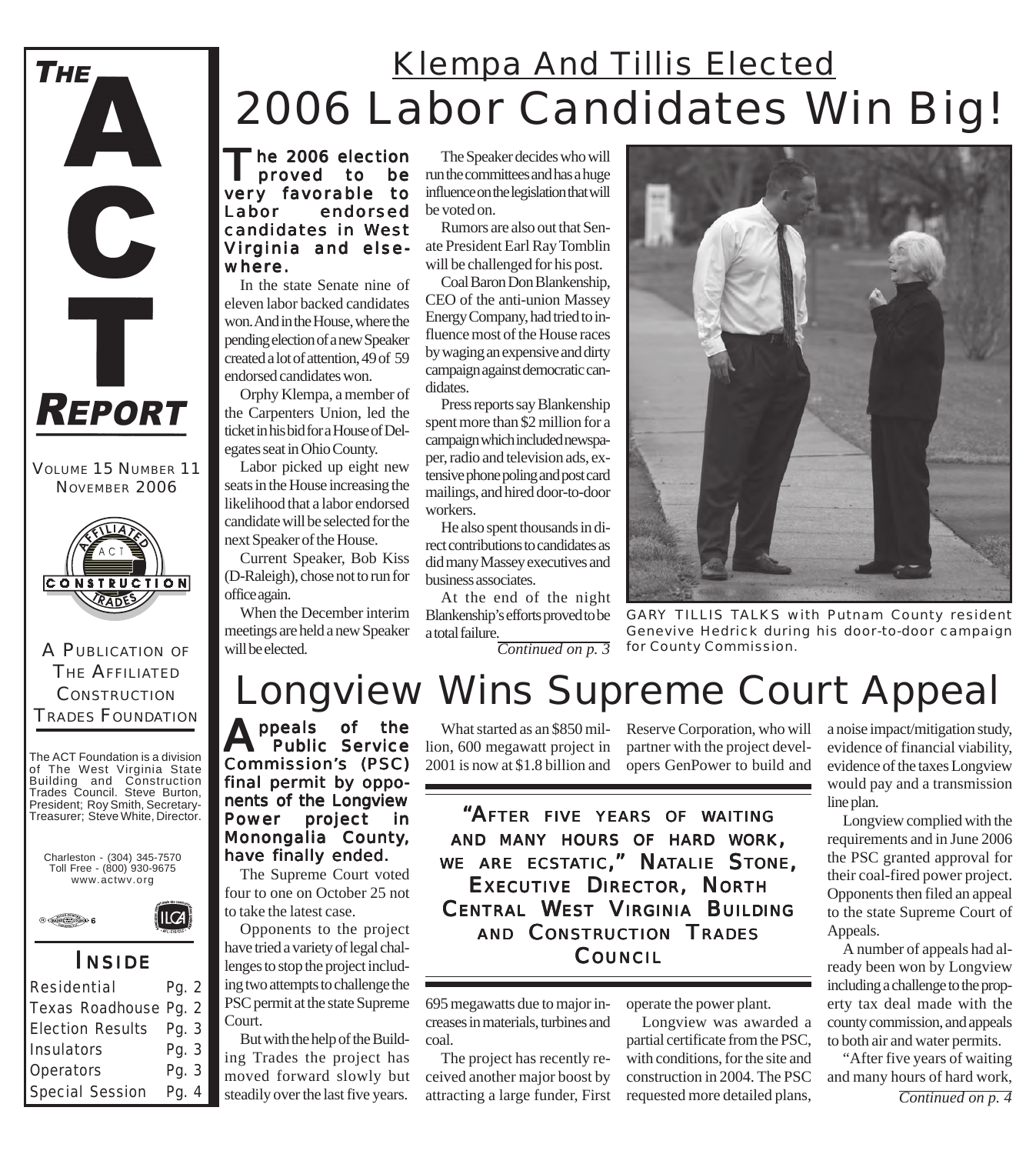## Carpenters Charter New Residential Local #1070

A charter estab-<br>lishing Carpenters Local 1070 as a residential construction union in West Virginia has been granted by the United Brotherhood of Carpenters and Joiners.

 The viability of an independent WV residential local was established under the direction of Bill Halbert, head of the Mid-Atlantic Regional Council of Carpenters (MARCC) in conjunction with a lot of work from several staff members of the WV District.

"The trend nationally has been consolidation of locals, but we were able to persuade our International that there is a viable market capable of supporting an organization representing workers in the residential market," said Mark Estlack, West Virginia District Manager of MARCC.

 The addition of this new local will make a total of ten that he supervises  $\blacksquare$ 

across the state.

According to Estlack, convincing the International took a dedicated team ef-

fort. Viability studies, outlines of organizational structure, and sources of projected funding, to name just a few of the issues that had to be resolved, with the goal being to prove this new local worthy of the commitment of a full time Service Representative/ Organizer, Secretarial, and Organizational staff.

Estlack said there is an enor-

mous residential market that is almost totally non-union with both the worker and employer needing to be educated about the benefits of working union.

 We have positioned ourselves to be competitive in the residential market while providing the benefits of working union. This is not an easy task but it can be done with the assistance of

 The new local will be based in Parkersburg, representing workers state wide, while focusing primarily on single and mul-

We currently have several carpenters that have been working in the residential market under present residential agreements as members of the exist-

> of these members will become charter members of the new Residential Local 1070, said Estlack

> > There is a

residential training program in place right now, which will be expanded to accommodate more specific residential training and expected growth.

"We have a real opportunity to grow and to represent people who, more than likely have none or very little in the way of benefits, fair pay or access to a workplace with a contract protecting the conditions they work under," said Estlack. "Everyone is really excited."

 The new officers have been appointed by General President McCarron and will be sworn in November 18.

 The Service Representative/ Organizer for the local is Paul Shaffer II, a union carpenter with broad experience in the traditional and residential market.

Sahffer has been serving as an instructor in the carpenters training program, and was chosen as the result of a very competitive selection process.

"We want to bring in as many non-union workers as we can," said Shaffer. "Good framers, carpenters and drywall men in the residential market should be in the union."

## Bricklayers and Carpenters Handbill at Texas Roadhouse Restaurant in Parkersburg

our talented staff.

tiple-family homes.

Members of the undocumented workers on<br>Bricklayers the job. **Bricklayers** and Carpenters Unions distributed flyers in Parkersburg to let the public know how bad Texas Roadhouse can be.

At issue is the many illegal contractors and workers used to build the new restaurant in Parkersburg.

According to Department of Labor records seven contractors working at the project were cited for license violations and five for wage bond violations.

The contractors were also cited for having numerous

the job.

At least 25 workers without identification were found.

To help publicize the problems the two unions placed a full page ad in the Sunday paper.

Starting last May, and through September, the crafts were at the site with a banner reading "Shame on Texas Roadhouse."

"They had contractors from Texas and workers we believe were illegal taking the jobs local workers want and need," said Steve Ruble, organizer for the Bricklayers.

"That's not good business for our community."

*HANDBILLING AT THE TEXAS ROADHOUSE restaurant in Parkersburg are (from left) Steve Ruble, Bricklayers and Joe Elliott, Carpenters.*

ing locals. Fifty

*"WE HAVE A REAL OPPORTUNITY TO GROW AND TO REPRESENT PEOPLE WHO DON'T HAVE...A CONTRACT." MARK ESTLACK, DISTRICT MANAGER, MARCC*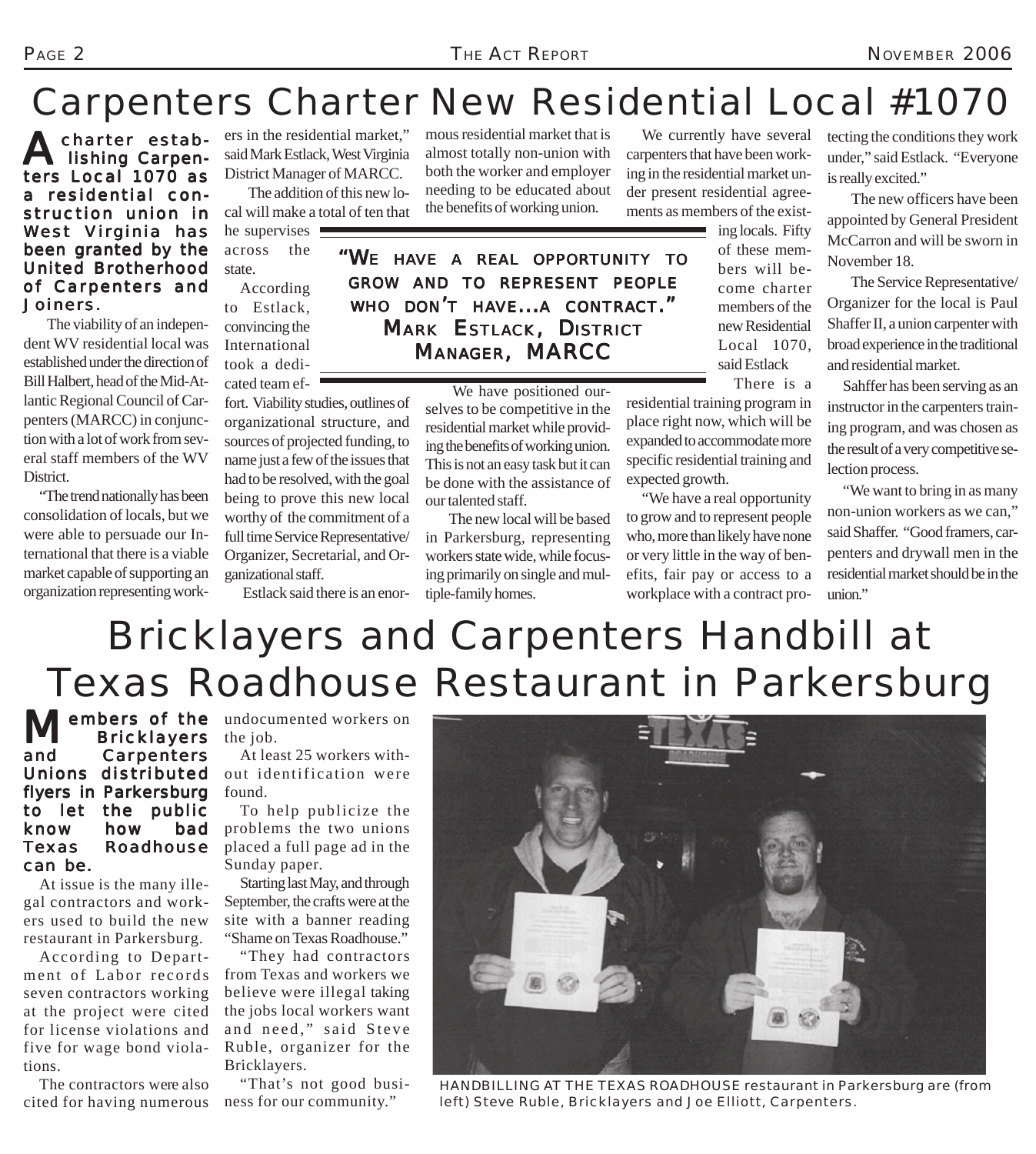## November 7, 2006 General Election Results for the West Virginia AFL-CIO State COPE Endorsed Candidates 9 of 11 In Senate, 49 of 59 In House

### **U.S. SENATE** 5**Robert C. Byrd**

**U.S. HOUSE OF REPRESENTATIVES 1st -⊠ Alan B. Mollohan 2nd - Michael O. Callaghan 3rd -**5 **Nick Joe Rahall, II**

#### **STATE SENATE**

1st -⊠ Edwin J. Bowman 2nd  $-\overline{0}$  Larry J. Edgell 4th - <del>Jim Lees</del> 6th - $\overline{\boxtimes}$  H. Truman Chafin 8th -**Ø** Erik Wells 9th - $\blacksquare$  Mike Green 10th - Frederick L. Parker

### *Labor Wins Big*

#### *CONTINUED FROM P. 1*

In fact many believe his efforts helped rather than hurt Labor's candidates.

"The best news of this election was the clear message sent by the voters of West Virginia to Don Blankenship," said Steve Burton, President of the WV State Building Trades.

"We were not fooled by his trickery."

A few Labor groups, including the WV State Building Trades, also funded a few smaller but more effective independent campaigns.

On the national scene Senator Robert Byrd, and Congressmen Rahall and Mollohan easily won their bids for re-election.

However Mike Callaghan was unable to unseat Congresswoman Shelly Moore Capito.

With Democratic control of the U.S. House and Senate West Virginia's delegation will reclaim top committee positions.

Senator Byrd will likely become Chairman of the Appro-1 margin.

11th -**⊠** C. Randy White 12th -**Ø** Joseph Minard 16th -**Ø** John Unger 17th - $\blacksquare$  Brooks McCabe, Jr.

#### **HOUSE OF DELEGATES**

1st -**⊠** Joe Delong 2nd -Ø Jack Yost 3rd -5 **Orphy Klempa**, **ØTal Hutchins** 4th -Ø Kenneth Tucker 9th - <del>Jim Marion</del> 10th  $-\nabla$  John Ellem, Steven Whitehair 13th  $-\sqrt{2}$  Dale F. Martin. ■Brady R. Paxton

priations Committee and Senator Rockefeller is the ranking Democrat on the Intelligence Committee.

Congressman Rahall could chair the powerful House Committee on Resources, and Mollohan will likely be a subcommittee chair of appropriations.

These key positions will help West Virginia get much needed federal support for many pressing infrastructure projects.

On the county level Labor won some key races as well.

Gary Tillis, head of the WV Laborers unseated Jim Caruthers for the Putnam County Commissioner seat. Caruthers had held the seat for 18 years.

Labor backed school bonds saw success and failure.

In Marshall County their school bond passed by a slim margin.

Passage of the \$28 million bond mean an additional \$8 million from the State School Building Authority will go towards a \$36 million building program.

Unfortunately in Jackson County their bond failed by 3 to

14th - Gene Estel 15th - Pam Carden, **ØJim Morgan** 16th - Eric Anderson, ØDoug Reynolds, ØDale Stephens 17th - ØDon Perdue, ■Richard Thompson 18th -**Ø** Larry W. Barker 19th -**Ø** Jeff Eldridge, ØTed Ellis, ØLidella Wilson Hrutkay, ■Ralph Rodighiero 21st -Ø Harry Keith White 22nd-Ø Mike Burdiss 23rd -**Ø** Clifton Moore 25th - Paige Flanigan

 $27th$  - $\Box$  Melvin R. "Mel" Kessler, Kevin L. Maynus 28th -**Ø** Ray Canterbury 29th -**Ø** Margaret Staggers, 5David Perry 30th -**Ø** Bonnie Brown, **ØNancy Guthrie, ØBarbara** Hatfield, ØSharon Spencer, ■Danny Wells 31st -Ø Carrie Webster 34th -**□** Brent Boggs 35th -**⊠** Sam Argento 36th -**Ø** Joe Talbott 37th - Joan Hinzman-Sharp 39th -**Ø** Bill Hamilton

40th -**⊠** Mary M. Poling 41st -**Ø** Ron Fragale, 5Richard J. Iaquinto, **ØTim Miley** 43rd -⊠ Mike Caputo, 5Linda Longstreth, 5Tim Manchin 44th -Ø Barbara Fleischauer. **M**Charlene Marshall, ■Alex Shook 46th -Ø Stan Shaver 50th -**M** Ruth Rowan 51st - Gary Nelson 53rd - <del>Jerry Burton</del> 54th -**Ø** Walter Duke 58th -**⊠** Locke Wysong

## Insulators Local #80 Accepting Apprenticeship Applications

The Asbestos<br>Workers Local 80 Joint Apprenticeship will accept applications on Saturday, November 18 from 8:00am until from 8:00am 2:00pm at the Cabell County Career Technology Center, 1035 Norway Avenue in Huntington, WV.

To qualify for an applica-test. tion you must be at least 18 years of age, a high school graduate with diploma or have a GED equivalent certificate, reside within Local #80 jurisdiction, (Southern WV, Southeastern Ohio and western Virginia) be physically able to perform the work required and willing to submit to a physical and drug

Testing will be conducted upon completion of application.

Applicants will be accepted without regard to race, color, religion,age, national origin or sex and will conform to ADA regulations

For more information contact Ann Pollard at 740-843- 1017.

### Open: Heavy Duty Equipment Operator Apprentice Program

**Operating Engi**neers Local 132 will be accepting applications for their apprenticeship program in December.

From December 4th to the 15th application can be made at any Workforce WV Center, Monday through Friday between 9:00am and 3:00pm.

Applicants must be at least 18 years of age, a resident of WV for the last year, have a high school degree or GED, a drivers license and be physically able to perform the work of a heavy duty equipment operator.

An aptitude and drug test will be required.

The recruitment, selection, employment and training of apprentices shall be without discrimination because of age, race, color, religion, national origin or sex and will conform to ADA regulations.

For more information contact David Mullins or Kathy Gwinn at 304-273-4852.